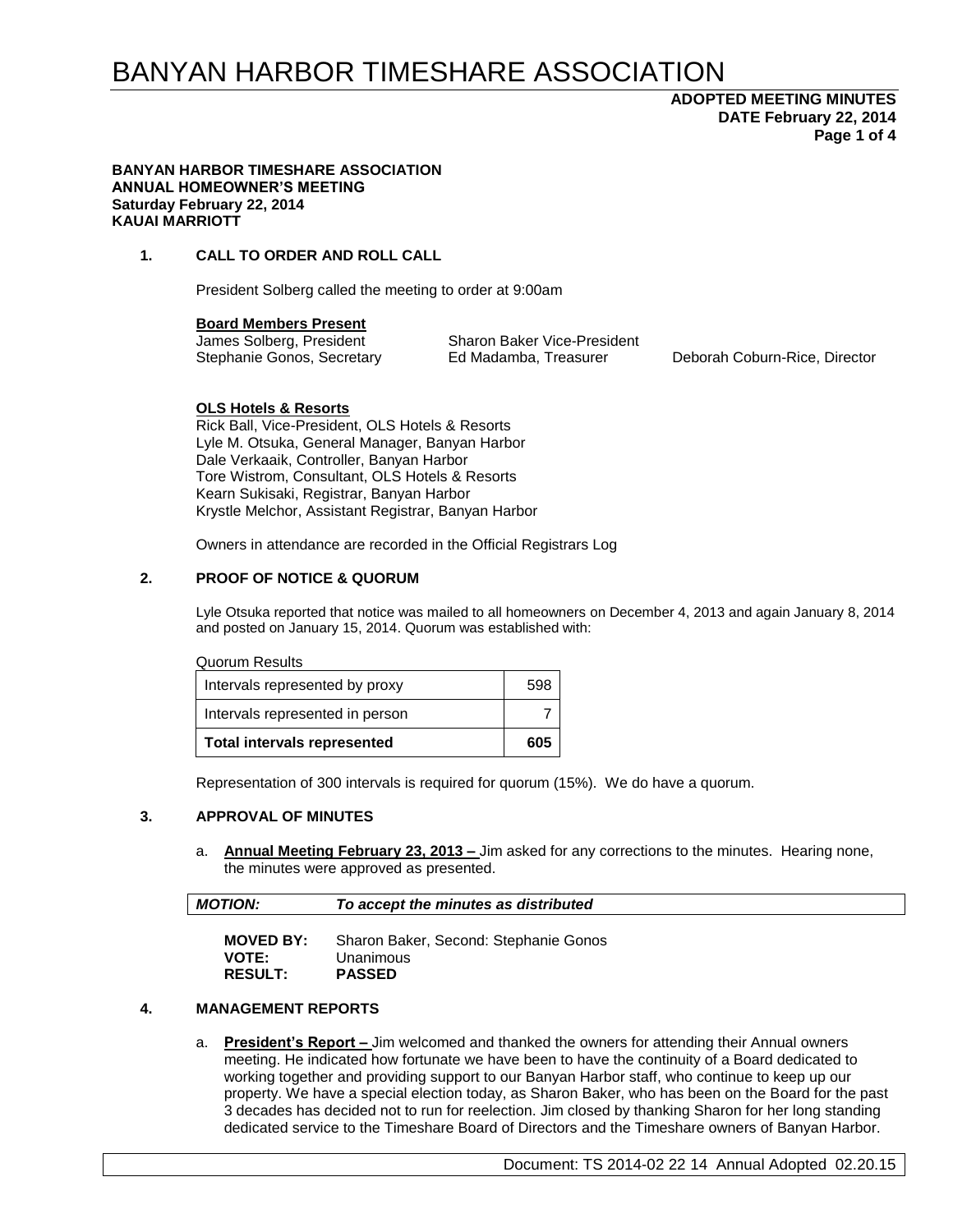## **ADOPTED MEETING MINUTES DATE February 22, 2014 Page 2 of 4**

- b. **Treasurer's Report –** Ed Madamba referred to Rick Ball Vice President of OLS Hotels & Resorts, for the year end 2013 financial report. Rick recapped another timeshare unit was removed from the timeshare inventory to assist in decreasing the number of delinquent units foreclosed by the Timeshare association. He then reviewed the financial results through December 2013. Revenues year-to-date were ahead of budget by \$14,436. This was due to increases in late fees and amenity fees. Expenses were also favorable to budget, with payroll, payroll taxes and health insurance slightly below budget (-\$3,740) as well as operating expenses (-\$9,359). Utilities were over budget by \$7,883. The staff continues to do an excellent job in managing controllable expenses, which were -\$13,099 favorable to budget for the year. Through December 31, 2013, Net Earnings were a surplus of \$19,664 and the Board elected to move this net profit of \$19,664 to the Capital Reserves. Rick also reiterated because of our staffs focus and their efficiency, we did not have a maintenance fee increase for 2014. Rick then recapped the Capital reserve plan and there are multiple projects scheduled i.e. new living room furniture for 10 units, installation of 10 units new interior doors, several new mirror closet door replacements and more.
- c. **Manager's Report –** Lyle acknowledged our great team of Banyan Harbor associates. We finished the 2013 year (OLS quest comment scores) in  $4<sup>th</sup>$  place. Quite the accomplishment for Banyan Harbor. Lyle informed owners of Ginger Soboleski's retirement. She will be sorely missed. Lyle also informed owners we retained the RCI "Silver Crown" resort status, which also assists with their trading power. Lyle also updated the Owners on the Solar project, Wi-Fi plan and covered a few of the major projects accomplished during the year. He then deferred to his written report in owner handouts.
- **5. Budget 2014 –** Rick reviewed the 2014 budget, approved by the Board of Directors at the November 20, 2013 Board Meeting, which was also included in owner handouts at the door and mailed to owners with the January 2014 proxy mailing. Rick also reviewed the maintenance fee comparison hand out, which reflects that Banyan Harbor continues to have one of Kauai's most reasonable maintenance fees for similar projects. He also mentioned the Banyan Harbor owner website which includes this comparison as well as the owner hand out and other useful information.

### **6. ELECTION**

a. **Nominations –** Jim reported that three Board positions are available. Jim read the names of each of the candidates, who submitted their names for the available Board positions.

| <b>MOTION:</b>                                     | Move to accept the slate of candidates for nomination- Jill Briley, Stephanie Gonos,<br>John Logsdon and James Solberg. |  |
|----------------------------------------------------|-------------------------------------------------------------------------------------------------------------------------|--|
| <b>MOVED BY:</b><br><b>VOTE:</b><br><b>RESULT:</b> | Stephanie Gonos, Second: Sharon Baker<br>Unanimous<br><b>PASSED</b>                                                     |  |
|                                                    | lim than asked (2 times, as required by State statues) if there were any pominations from the floor                     |  |

Jim then asked (3 times, as required by State statues) if there were any nominations from the floor. Hearing none the following motion was made:

| <b>MOTION:</b>   | Move to close nominations.            |
|------------------|---------------------------------------|
| <b>MOVED BY:</b> | Stephanie Gonos, Second: Sharon Baker |
| <b>VOTE:</b>     | Unanimous                             |
| <b>RESULT:</b>   | <b>PASSED</b>                         |

- b. **Election of Inspectors –** With four candidates Jim asked for 2 volunteers to be inspectors. Penny Madamba and Meryl Ferrari volunteered and were then appointed.
- c. **Introduction of Candidates -** Each candidate present then introduced themselves and expressed their gratitude for the opportunity to serve the Association.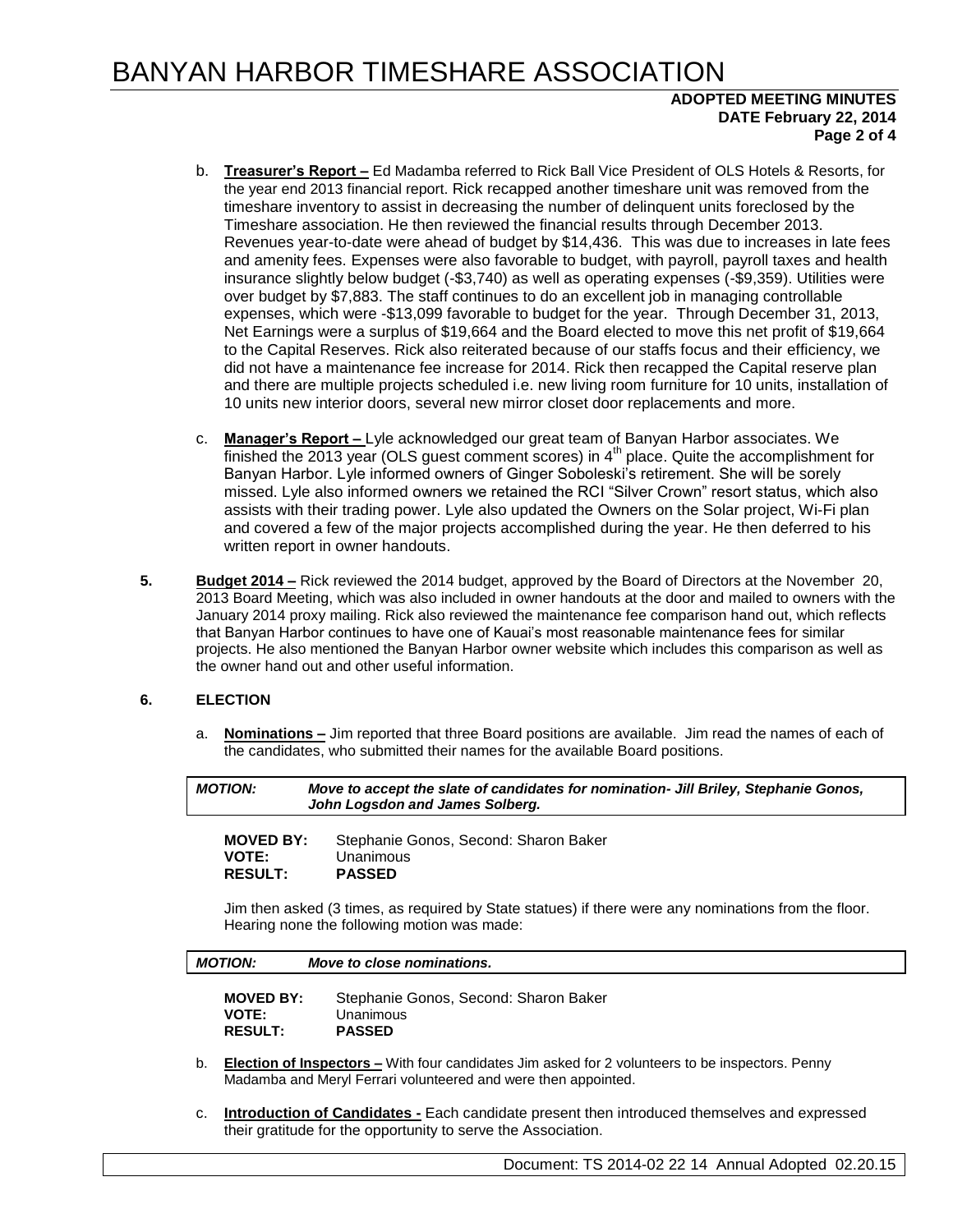## **ADOPTED MEETING MINUTES DATE February 22, 2014 Page 3 of 4**

#### d. **Election & Election Results –**

A recess was taken so that votes could be cast and counted.

| Recess:     | $9:20$ am  |
|-------------|------------|
| Reconvened: | $10:25$ am |

The election results were as follows:

| <b>CANDIDATE</b> | <b>VOTES</b><br>(Intervals) |
|------------------|-----------------------------|
| Briley, Jill     | 443.60                      |
| Solberg, Jim     | 417.60                      |
| Gonos, Stephanie | 381.80                      |
| Logsdon, John    | 72.00                       |

Jill Briley, Jim Solberg and Stephanie Gonos were elected to two (2) year terms

## **7. OLD BUSINESS**

President Solberg asked the attending owners if there was any old business that required discussion. Hearing none, he moved to the next agenda item.

### **8. NEW BUSINESS**

- a. **Audit 2012 –** Jim reported that the auditor's report was reviewed and unanimously accepted by the Board at their May 16, 2013 meeting. The auditor gave the Association a "clean bill of health" and offered no recommendations or corrections to the accounting practices currently in use. Copies were made available at the registration desk and will be posted on the owner's website.
- b. **Roll Over Resolution for 2014 –** Ed Madamba made the following motion to ensure the Association non-profit status is protected, and that tax requirements were properly addressed.

| <b>MOTION:</b> | I hereby move that the Banyan Harbor Time Share Owner's Association direct<br>the amount by which the member's assessments in fiscal year 2014 exceed the<br>total expenses of the Association for the purpose of managing, operating,<br>maintaining and replacement of the Association's property be applied to the<br>fiscal year 2015 operating and/or reserve account. |
|----------------|-----------------------------------------------------------------------------------------------------------------------------------------------------------------------------------------------------------------------------------------------------------------------------------------------------------------------------------------------------------------------------|
|----------------|-----------------------------------------------------------------------------------------------------------------------------------------------------------------------------------------------------------------------------------------------------------------------------------------------------------------------------------------------------------------------------|

| <b>MOVED BY:</b> | Ed Madamba, Second: Sharon Baker |
|------------------|----------------------------------|
| <b>VOTE:</b>     | Unanimous                        |
| <b>RESULT:</b>   | PASSED                           |

c. **Other New Business** – Lyle indicated that the Board approved painting of a mural on the trash area block wall facing the entrance to enhance the appearance. There being no further new business President Solberg moved to the next agenda item.